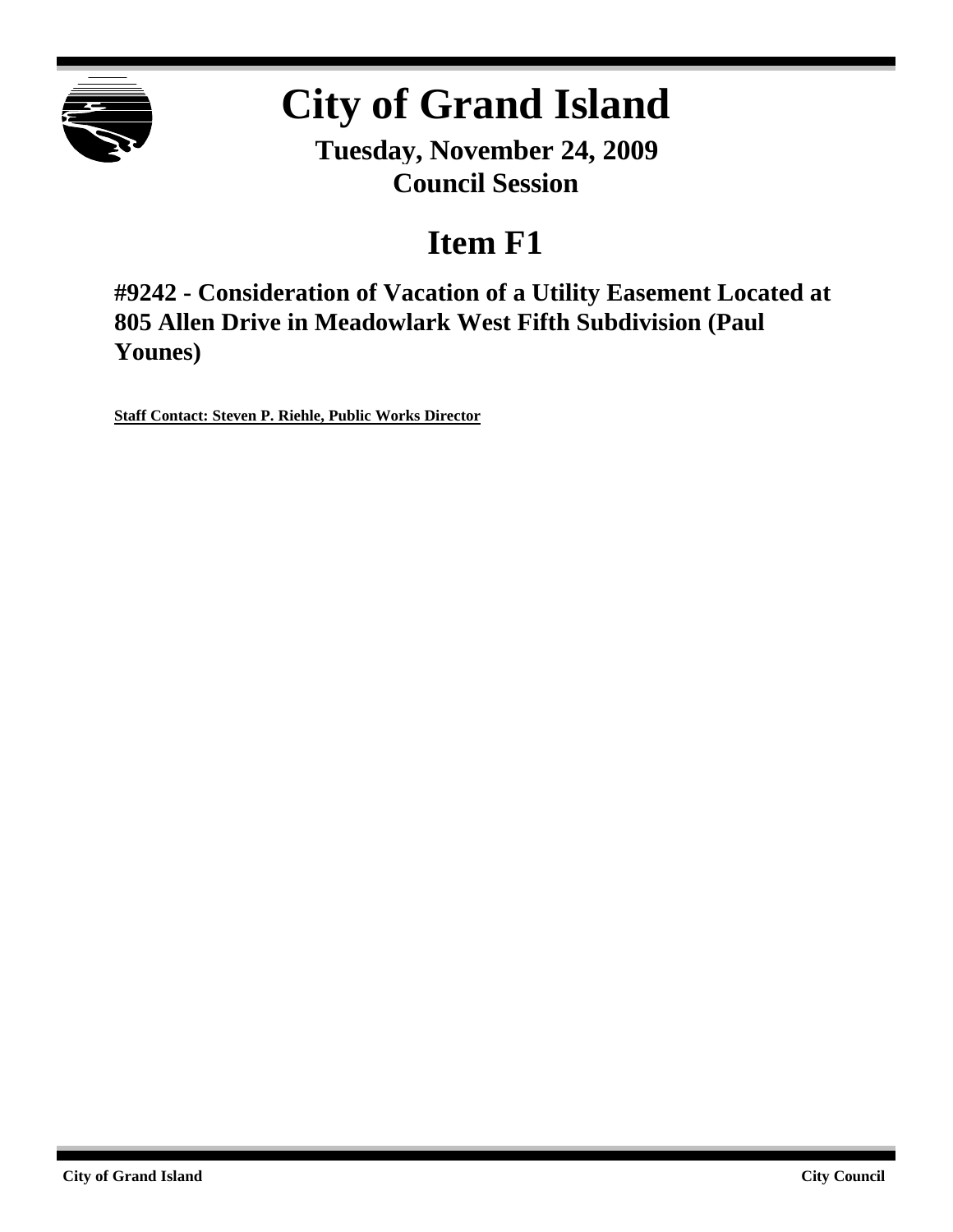## **Council Agenda Memo**

| From:           | Steven P. Riehle, Public Works Director                                                                                             |
|-----------------|-------------------------------------------------------------------------------------------------------------------------------------|
| <b>Meeting:</b> | November 24, 2009                                                                                                                   |
| Subject:        | Consideration of Vacation of a Utility Easement Located<br>at 805 Allen Drive in Meadowlark West Fifth<br>Subdivision (Paul Younes) |
| Item $#$ 's:    | $F-1$                                                                                                                               |
| $Presenter(s):$ | Steven P. Riehle, City Engineer/Public Works Director                                                                               |

### **Background**

A twenty foot (20') wide utility easement was filed with Hall County on June 10, 1999. The easement does not currently have any utilities within it, nor is there a need anticipated in the future. The easement cuts through the middle of Lot 1 of Meadowlark West Fifth Subdivision and restricts the potential for the property to develop. The twenty foot that was originally dedicated for the utility easement was along a property line that has since been moved south, thus creating the easement down the center of the lot.

### **Discussion**

The developer of the property is requesting that the existing 20'wide utility easement be vacated. All work related to the vacation will be performed at the developers cost to allow for development of the property as planned.

### **Alternatives**

It appears that the Council has the following alternatives concerning the issue at hand. The Council may:

- 1. Move to approve
- 2. Refer the issue to a Committee
- 3. Postpone the issue to future date
- 4. Take no action on the issue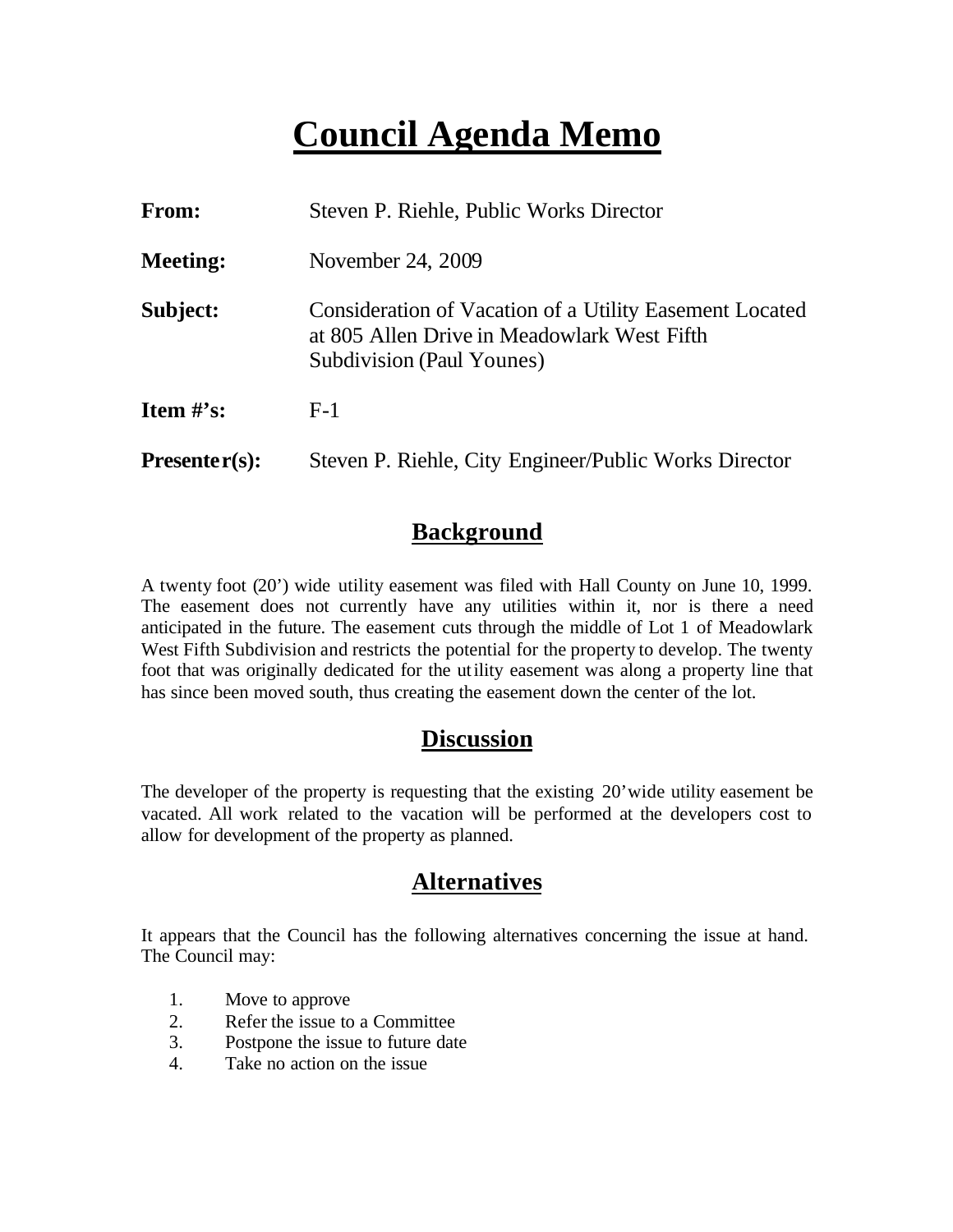## **Recommendation**

City Administration recommends the passing of an ordinance vacating the utility easement in Lot 1 of Meadowlark West Fifth Subdivision.

## **Sample Motion**

Move to pass an ordinance vacating the utility easement in Lot 1 of Meadowlark West Fifth Subdivision.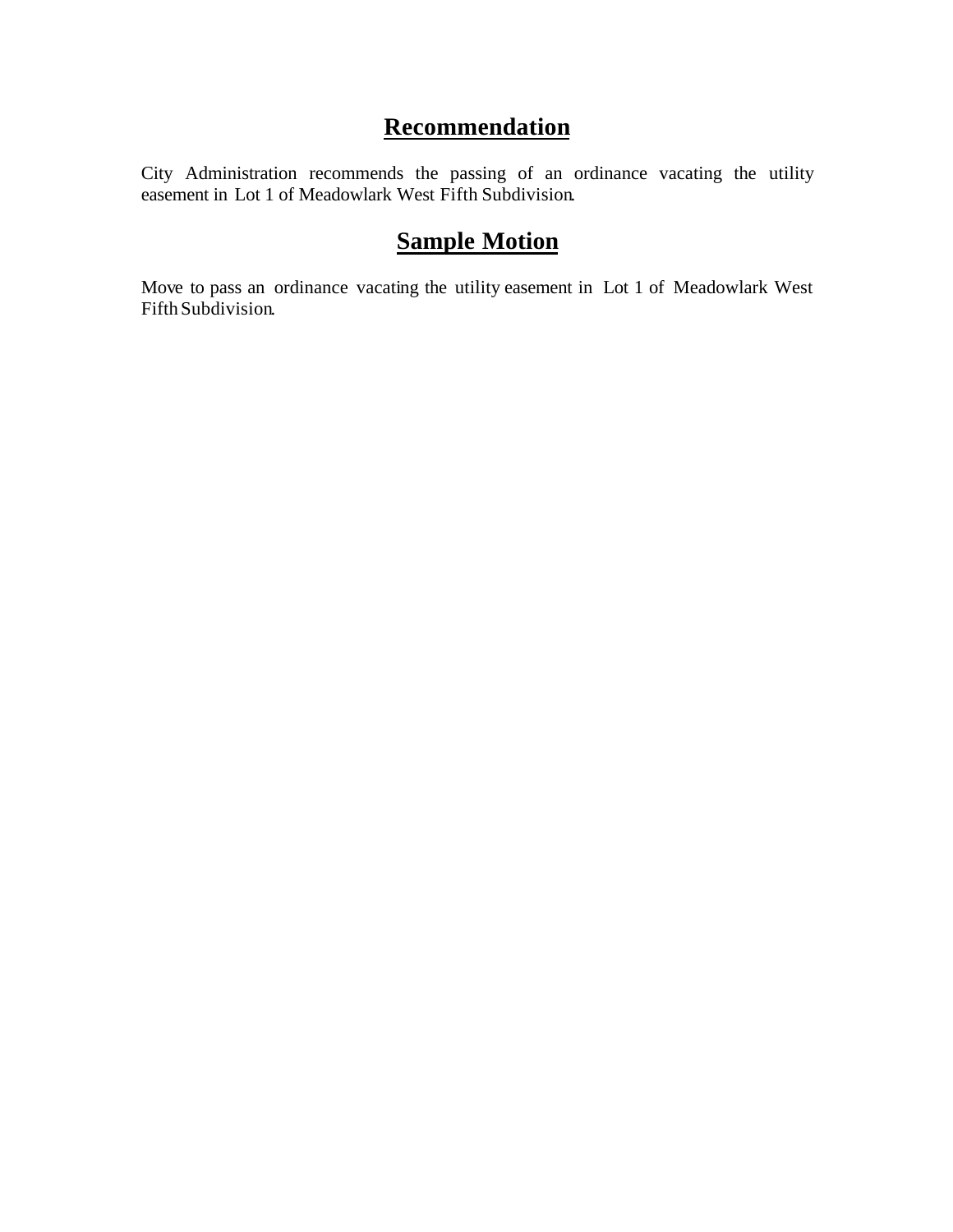This Space Reserved for Register of Deeds

#### ORDINANCE NO. 9242

An ordinance to vacate a portion of an existing utility easement and to provide for

filing this ordinance in the office of the Register of Deeds of Hall County, Nebraska; to repeal

any ordinance or parts of ordinances in conflict herewith, and to provide for publication and the

effective date of this ordinance.

BE IT ORDAINED BY THE MAYOR AND COUNCIL OF THE CITY OF GRAND ISLAND, NEBRASKA:

SECTION 1. That the existing utilities easement at 805 Allen Drive in Grand

Island, Hall County, Nebraska, more particularly described as follows:

A TWENTY (20) FOOT WIDE EASEMENT DESCRIBED AS LYING TEN (10) FEET EITHER SIDE OF A LINE DESCRIBED AS BEGINNING AT A POINT ON THE WEST LINE OF LOT ONE (1), MEADOWLARK WEST FIFTH SUBDIVISION, SAID POINT BEING 94.87' NORTH OF THE SOUTHWEST CORNER OF SAID LOT ONE (1), THENCE EAST TO A POINT 51.46' WEST OF THE EAST LINE OF SAID LOT ONE (1), MEADOWLARK WEST FIFTH SUBDIVISION, RECORDED AS DOCUMENT NO. 99- 105894 IN THE OFFICE OF THE REGISTER OF DEEDS OF HALL COUNTY, NEBRASKA;

is hereby vacated. Such easement to be vacated is shown and more particularly described on

Exhibit A attached hereto.

SECTION 2. The title to the property vacated by Section 1 of this ordinance shall

revert to the owner or owners of the real estate upon which the easement is located.

Approved as to Form  $\overline{a}$ November 19, 2009 ¤ City Attorney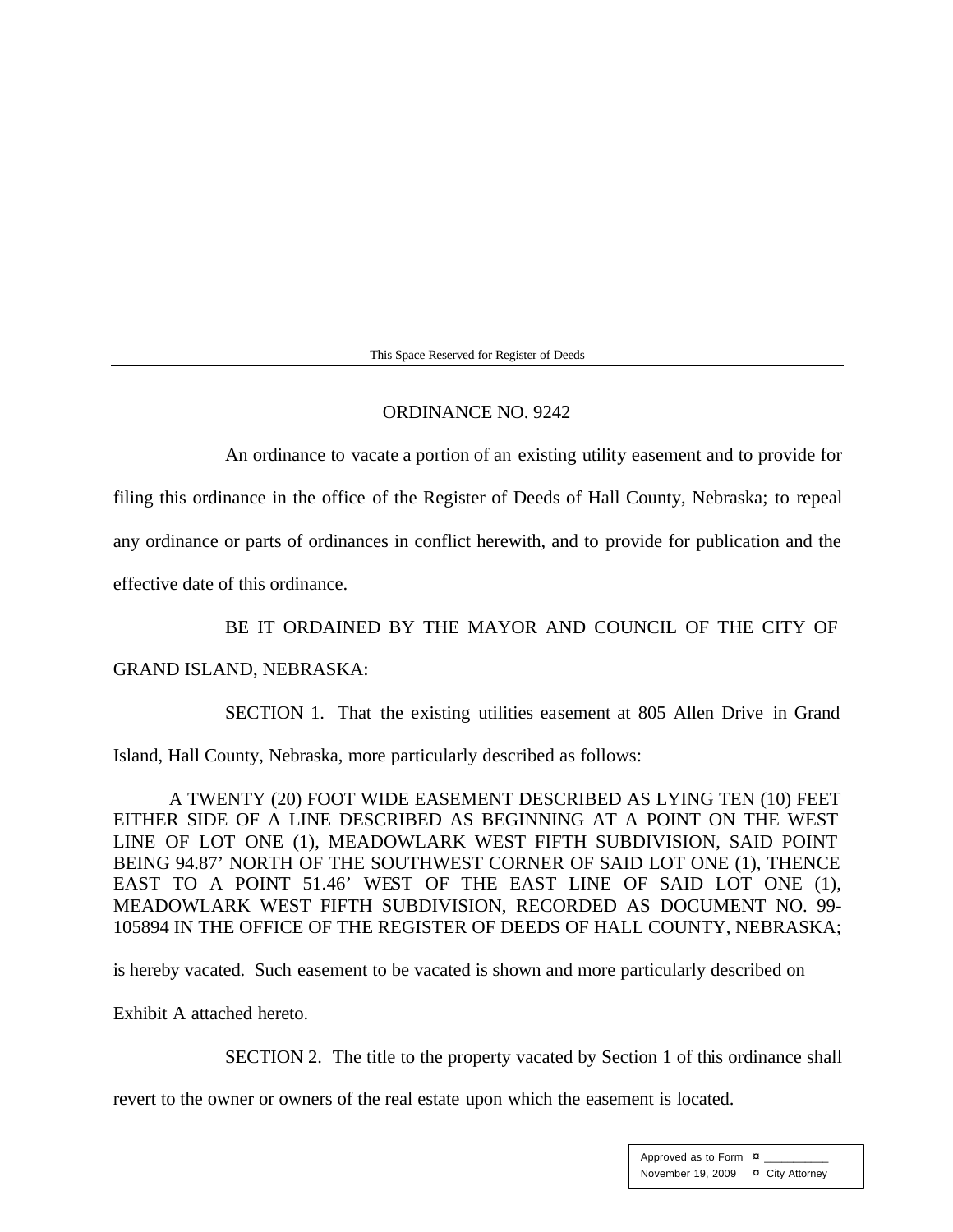#### ORDINANCE NO.9242 (Cont.)

SECTION 3. This ordinance is directed to be filed, with the drawing, in the office of the Register of Deeds of Hall County, Nebraska.

SECTION 3. This ordinance shall be in force and take effect from and after its passage and publication, within fifteen days in one issue of the Grand Island Independent as provided by law.

Enacted: November 24, 2009.

Margaret Hornady, Mayor

\_\_\_\_\_\_\_\_\_\_\_\_\_\_\_\_\_\_\_\_\_\_\_\_\_\_\_\_\_\_\_\_\_\_\_\_

Attest:

RaNae Edwards, City Clerk

\_\_\_\_\_\_\_\_\_\_\_\_\_\_\_\_\_\_\_\_\_\_\_\_\_\_\_\_\_\_\_\_